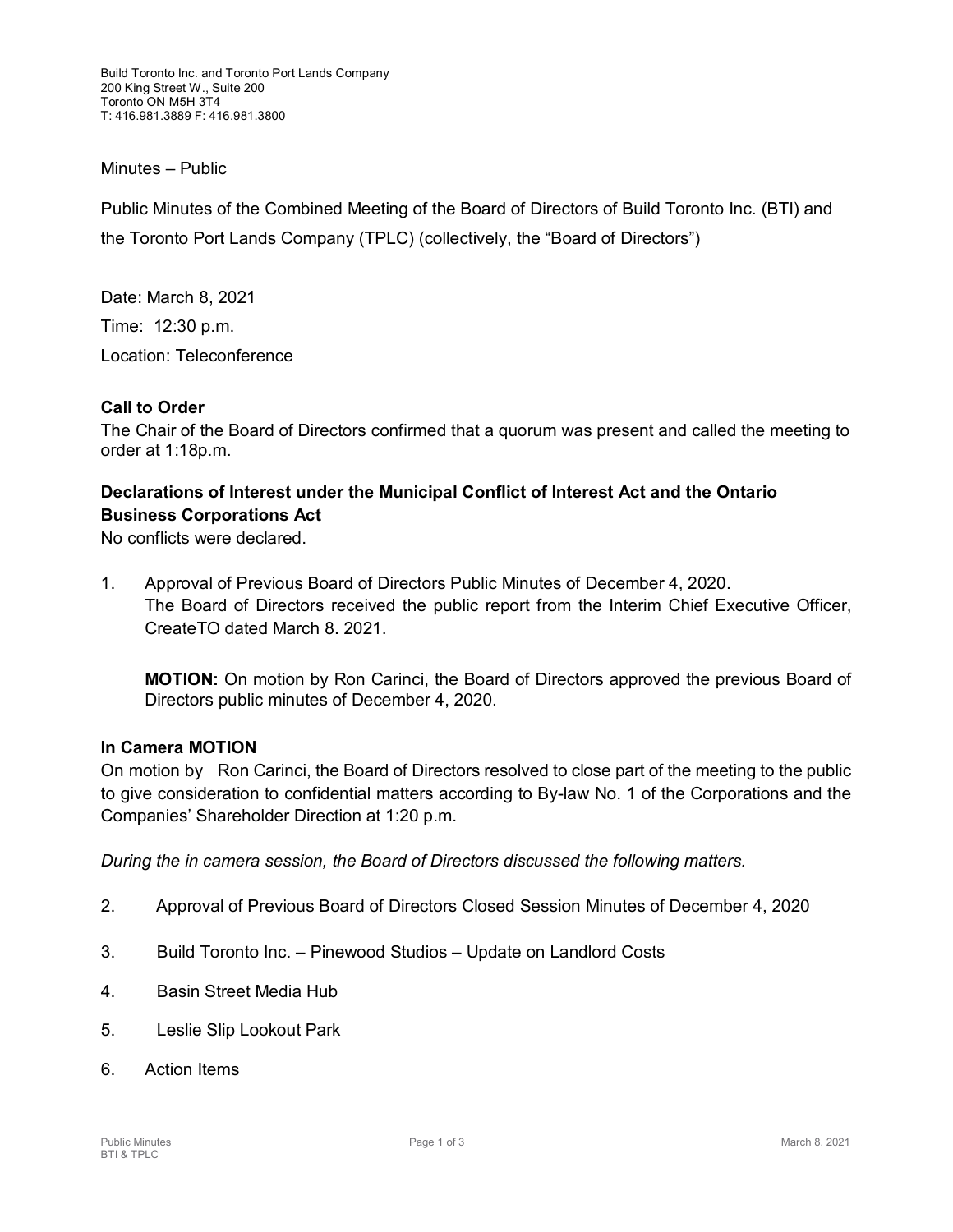# **Adjournment**

**MOTION:** On motion by Ron Carinci, the Board of Directors resolved to adopt the recommendations from its closed session and direct that these matters remain confidential in accordance with By-law No. 1 of the Corporations and the Companies' Shareholder Direction. The Board of Directors resumed its public session at 1:43 p.m. and the meeting was adjourned at 1:44 p.m.

### **Attendance:**

|                       | 1:18 p.m. to 1:20<br>p.m.<br><b>Public Session</b> | 1:20<br>p.m. to 1:43 p.m.<br>In-Camera Session | 1:43 p.m. to<br>1:44 p.m.<br><b>Public Session</b> |
|-----------------------|----------------------------------------------------|------------------------------------------------|----------------------------------------------------|
| Ron Carinci, Chair    |                                                    |                                                |                                                    |
| Ana Bailão            | $\boldsymbol{\mathsf{x}}$                          |                                                | $\checkmark$                                       |
| Marni Dicker          | $\checkmark$                                       |                                                |                                                    |
| Paula Fletcher        | $\checkmark$                                       | $\checkmark$                                   |                                                    |
| <b>Dennis Fotinos</b> | $\mathsf{x}$                                       | $\checkmark$                                   |                                                    |
| Sandra Levy           |                                                    | ✓                                              |                                                    |
| Marcie Zajdeman       |                                                    |                                                |                                                    |

 $\checkmark$  Members were present for some or all of the time indicated.

x Members not present for some or all of the time indicated

## **Also Present** (at the invitation of the Board):

Courtney Glen, Deputy Chief of Staff, City of Toronto Don Logie, Senior Vice President, Development, CreateTO Hon Lu, Director, Project Management & Sustainability, Major Projects, CreateTO Jaspreet Hansra-Kulasingam, Chief Financial Officer, CreateTO Jennifer Tharp, Manager, Portfolio Execution, Development, CreateTO Jeff Mustoe, Director, Procurement & Strategic Sourcing, Procurement, CreateTO Josie Scioli, Deputy City Manager, Corporate Services, City of Toronto Justin Kong, Legal Counsel, CreateTO Mary Ormond, Chief Legal Counsel and Corporate Secretary, CreateTO Mike Whelan, Senior Vice-President Development, CreateTO Salima Rawji, Vice President, Development, CreateTO